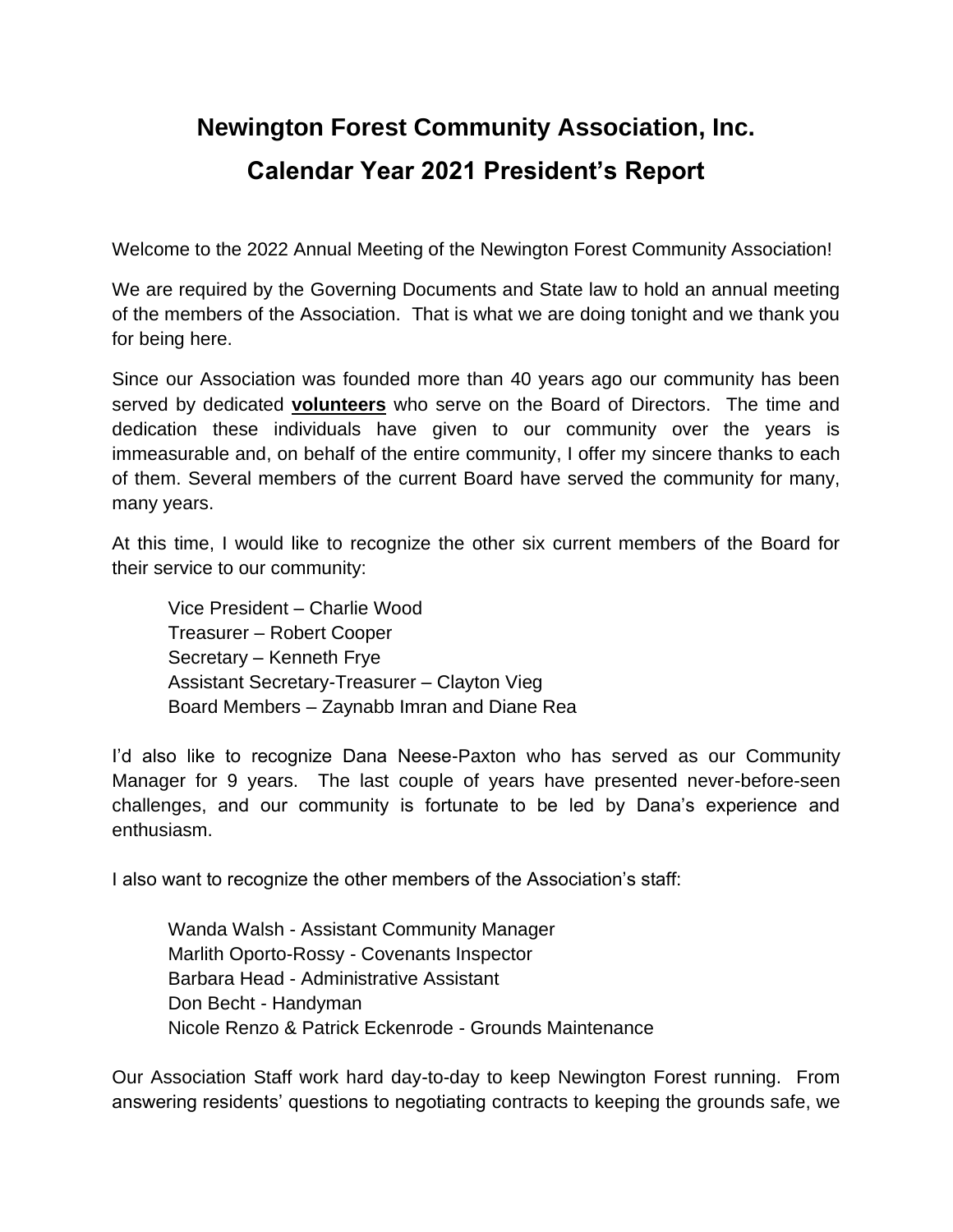all owe our thanks to the Association Staff. If you encounter them - whether it be in person, on the phone or via email - please take a moment to thank them for all they do for the community.

On behalf of the Board of Directors, I am pleased to present you with the following report on the Board's activities since our annual meeting a year ago. I want to take this opportunity to discuss some issues affecting our community and what the Board has done to address them, as well as some of the Association's accomplishments this last year. The pandemic has continued to present challenges to the Board and Association staff, but I am pleased to report that we have pivoted to address those challenges.

**Coronavirus Pandemic Response:** In the second year of the pandemic, the office remained open by appointment only with a secure drop box accessible 24/7 to receive Association-related correspondence (payment, Architectural Review Committee (ARC) applications, etc.). The drop box is to the left of the office entrance and is labeled "drop box". Board and ARC meetings were held via Zoom.

**Reopened Pool/Swim Team:** You may recall last winter and spring guidelines around the pandemic were very fluid and seemed to be changing weekly, if not daily. The Community Manager had numerous meetings with the pool management company and attorney to discuss reopening the pool and the return of the swim team. The Board sent a survey to homeowners to get their thoughts on reopening the pool. After considering the survey results and getting guidance from the Pool Committee, Association attorney and pool management company, the Board held two town halls to update the Community on pool reopening and return of the swim team. To streamline the process and minimize contact, we switched to an online pool registration and check-in system. The Board authorized the purchase of new pool furniture in an ongoing effort to replace old/broken furniture.

**Community Center:** The Community Center remains closed for rental but be assured the Board and Community Manager are closely monitoring current pandemic numbers and CDC recommendations. Improvements have been made at the Community Center over this year including the installation of lighting and security cameras in the parking lot, replacing the handrail on the front steps, and signing a contract for regular cleaning of the Community Center (taking a task off of the Office Staff). The Board is researching the purchase of an electronic sign to be placed outside the Community Center. This would be used for important messaging and could also be used for personal messages/greetings, i.e., happy birthday, graduation, happy anniversary, etc.

**Annual Inspection Process:** The Association conducted annual street-by-street property maintenance inspections in an effort to uphold property values within the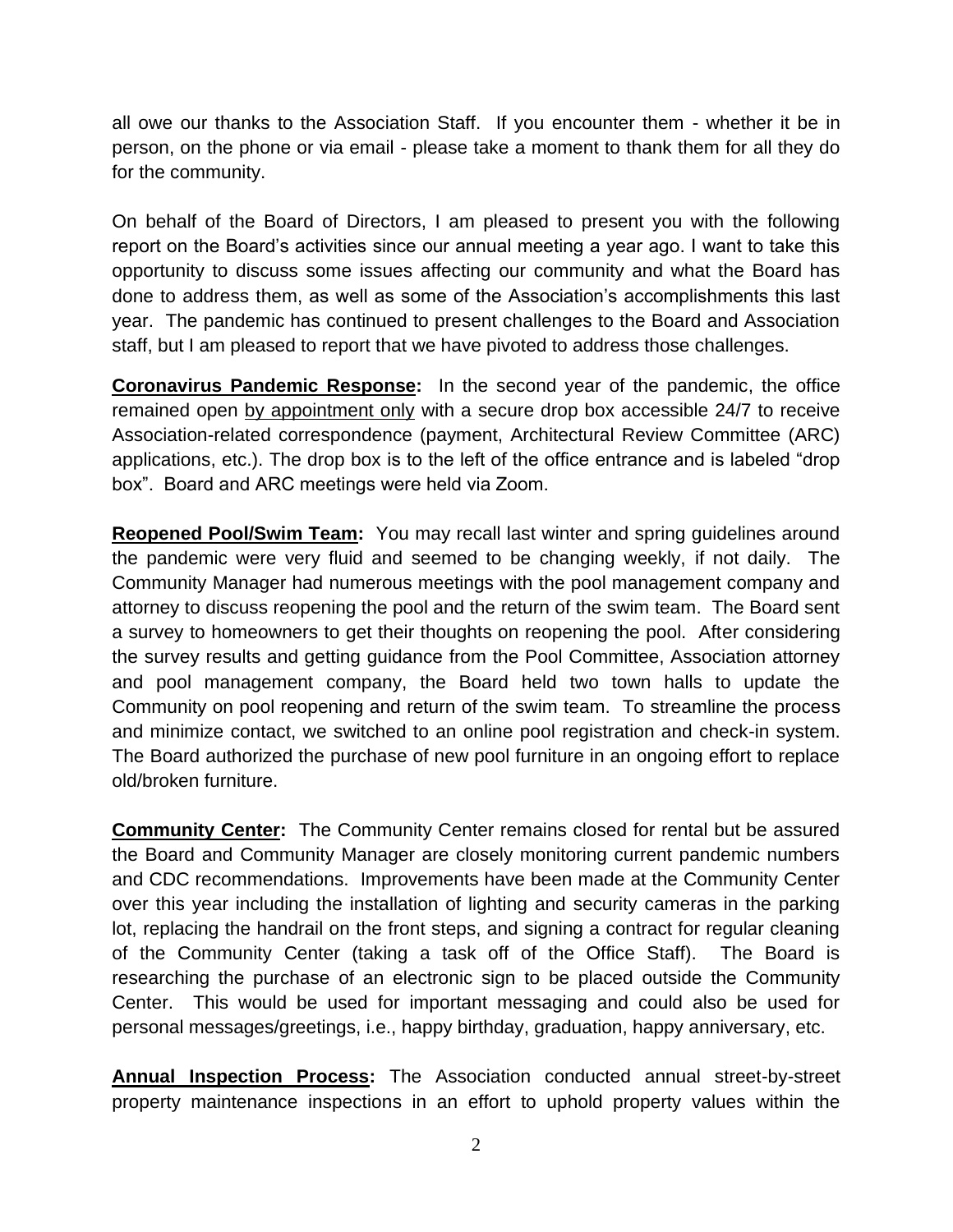community. Our community is made up of 1808 homes. Of those homeowners who received a letter about maintenance issues, the vast majority responded favorably and addressed the concerns. When necessary, the Board and Staff worked with homeowners to facilitate plans of action.

**Board Hearings and Board Appeals:** Hearings were held for properties that were cited for maintenance issues and the homeowner did not submit a correction plan. Over the past year the Board considered two appeals of Applications that were denied by the ARC. The first was for a partially screened-in porch on the front of a single-family home. The Board denied the appeal because the request was not consistent with the aesthetics of the rest of the community. The second was for a change in siding material type and color for homes on Hill Stream and Cliff Rock Courts. The Community rules limited the type of siding permitted on these streets to wood. By a unanimous vote, the Board voted to allow Hill Stream and Cliff Rock Courts to install the same types and colors of siding permitted in other parts of Newington Forest.

**Delinquencies:** While most residents pay their HOA dues timely, we do have property owners with past due balances. The Assistant Community Manager closely monitors delinquencies and tries to get in touch with property owners to make payments and/or establish a payment plan. By successfully obtaining payments or setting up a payment arrangement, we avoid adding attorneys fees to the past due balance.

**Erosion:** There are several areas around the Community with erosion issues that require attention. The Board prioritized the projects and determined which could be resolved by the handyman or grounds contractor and which needed the opinion of an engineer. An engineer was selected (Becht) to provide recommendations on eight areas around the Community. After reviewing the engineer's recommendations the Board asked Becht to provide drawings for three areas. The other five areas can be addressed by contractors or the Association handyman. The Board is actively working with the engineer on the three areas they are addressing.

**Reviewed/Approved 2022 Budget:** The Board had several budget discussions and on August 24 Board members conducted a line-by-line review of the 2022 budget. I cannot emphasize enough how hard the Finance Committee and the Board work to keep costs (and consequently your quarterly dues) as low as possible. I'm pleased to report that, in spite of significant unavoidable contractual increases, the increases to quarterly dues were minimal:

> Townhomes  $= 3.49\%$ Single-family homes = 3.31%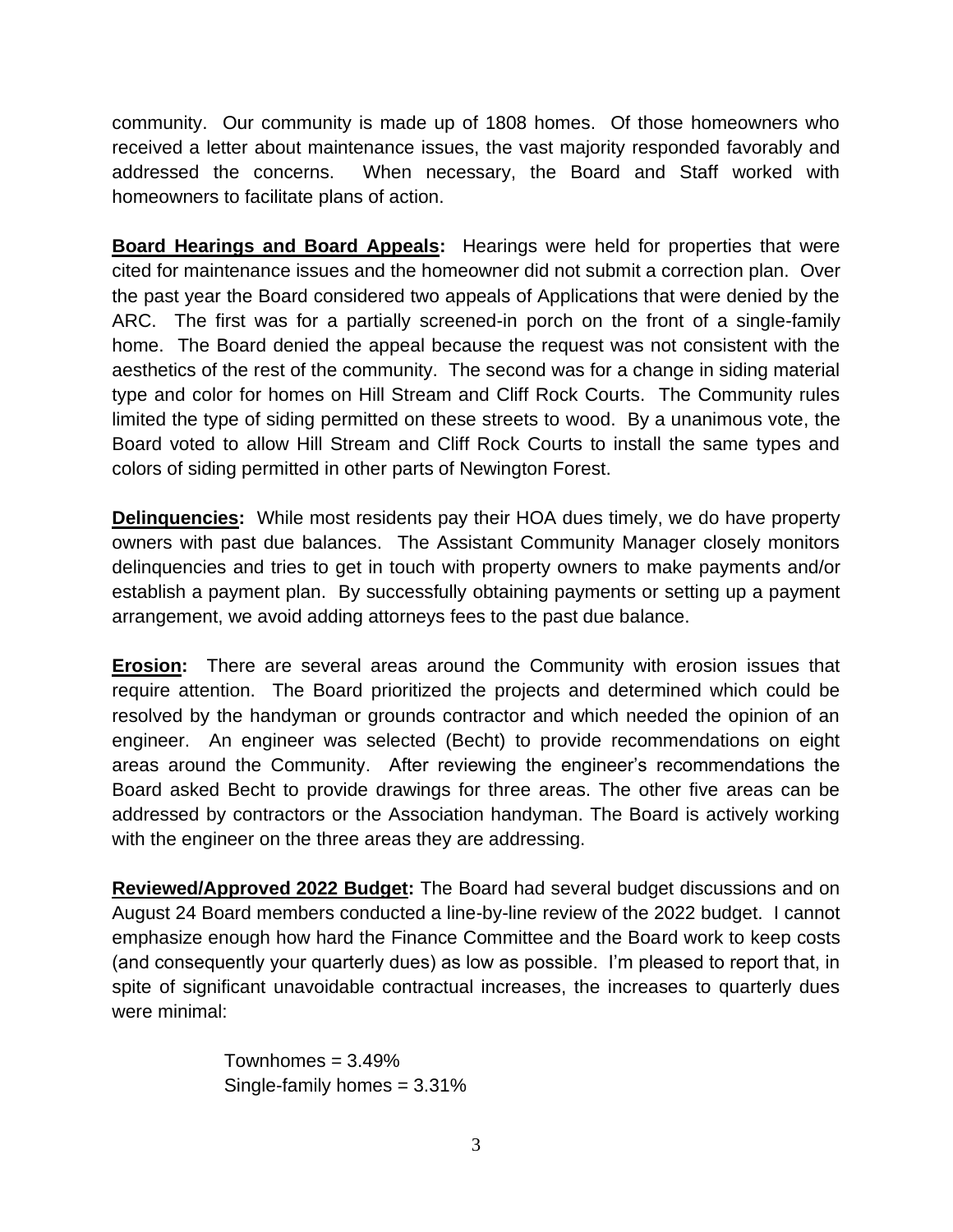As I mentioned, the Finance Committee submits a proposed budget for the Board's consideration. If you are interested in serving on the Finance Committee (a time commitment of about 3 hours per week during the months of May through August.), please contact our Community Manager, Dana Neese-Paxton. The Finance Committee will begin work on the 2023 budget soon and welcomes new volunteers.

**Legislative Update:** At the July 20, 2021 meeting the Board received a legislative update from the Association's legal counsel, Kimberly O'Halloran-Perez. Highlights of Ms. O'Halloran-Perez's update include:

- the annual legal discussion to provide updates on 2020/2021 HOA legislation;
- to provide guidance on operations related to Coronavirus and reopening the amenities; and,
- to provide the Board with a draft resolution to establish virtual meeting and electronic voting procedures.

**Around the Community:** Annual sidewalk and curb & gutter repairs on townhouse courts. VDOT completed a large asphalt project on the Newington Forest Ave side (school) of the community where single-family home streets were repaved.

**Police Activity:** The Association enforces the rules as stated in the Governing Documents. Please contact Fairfax County Police if you see any suspicious activity that brings you concern in the community.

Below are some websites and social media platforms used by the Fairfax County Police to update the community:

<https://www.fairfaxcounty.gov/police/district/westspringfield> <https://nextdoor.com/> <http://fcpdnews.wordpress.com/> <https://www.facebook.com/fairfaxcountyPD/> <https://www.instagram.com/FairfaxCountyPD/> <https://www.cityprotect.com/>

**Contracts:** RFPs were issued for audit and tax preparation and financial management. After reviewing the response to the RFPs the Board decided to stay with the same audit and tax prep and financial management companies. The pool management contract will be impacted following the minimum wage increase in 2022. The Board and Community Manager worked with the pool management company to consider ways to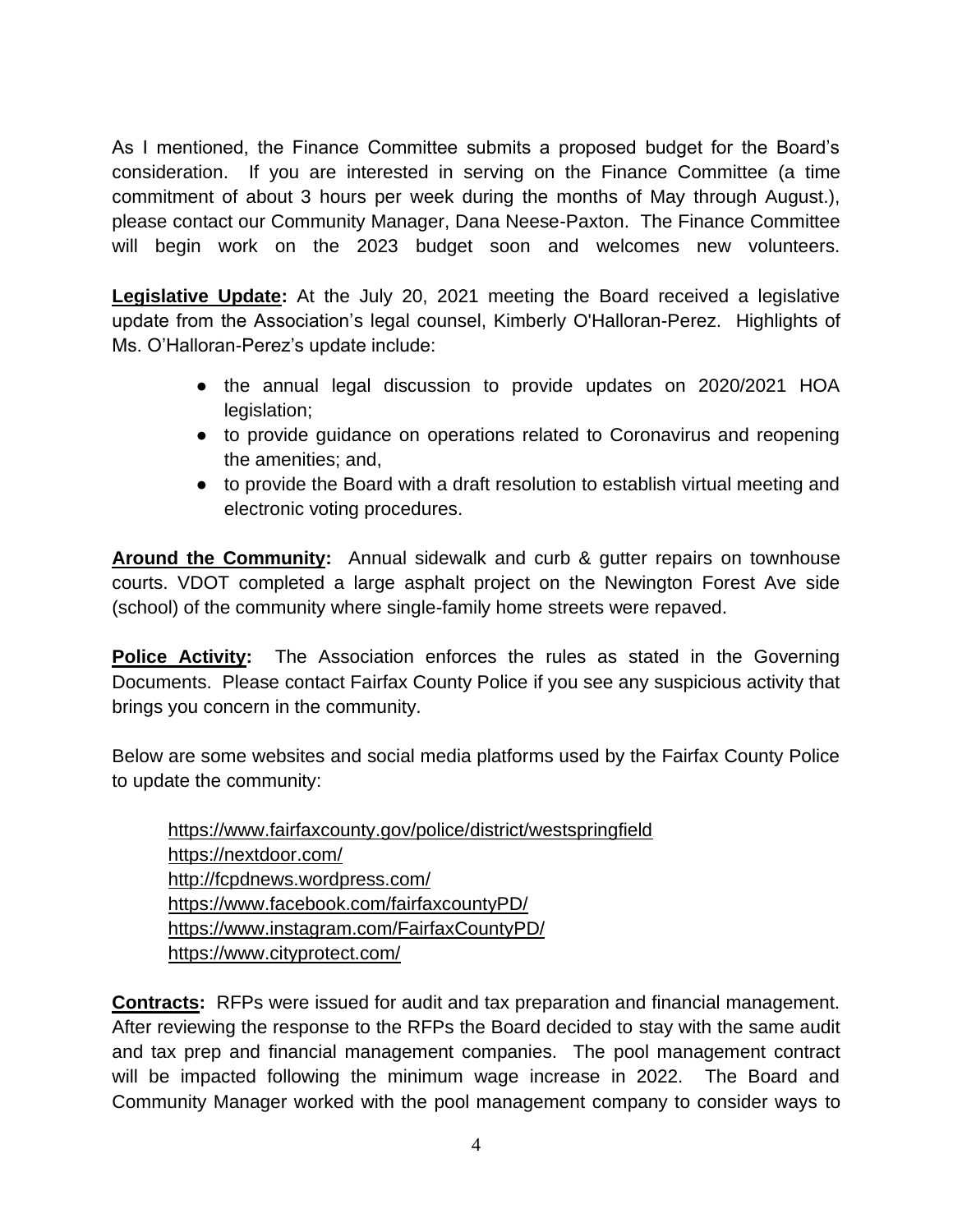minimize the overall cost to homeowners. We just completed our first year with Advantage as our grounds contractor. The Community Manager, Assistant Community Manager and Board are all pleased with the work on the common areas, as well as their response during the snowfall last month.

**Snow and Winter Weather:** Speaking of snow… A reminder that VDOT is responsible for clearing and treating all main roads and single-family home roads throughout Newington Forest. The HOA is responsible for common areas (Community Center) and townhome roads. A lot of good snow-related information is available on the Association website: [https://newingtonforest.org/?page\\_id=513.](https://newingtonforest.org/?page_id=513)

Hopefully we are done with snow for the season, but a few reminders:

- Do shovel your sidewalks to allow for safe pedestrian traffic.
- Do lend a hand to your neighbors who may not be able to shovel out their own cars and sidewalks or those who live alone and could use a helping hand.
- Do clear a path to your mailbox for the mail carrier.
- Kitty litter works well in areas that need more traction. Rock salt will damage your concrete and the surrounding shrubs and grass.
- Never shovel snow from your sidewalk or parking space/driveway into the middle of the court/street. This action can create walls of snow that can be difficult or impossible for snowplows to move.
- Be considerate of your neighbors and do not park in a space that you did not clear. No one likes to come home to find a space they spent time clearing filled by a neighbor's car.

The Office Staff maintains a list of residents who are available to help with snow shoveling. Please contact the Office if you are available to shovel areas in the community or if you need this information.

Before we leave the topic of snow, I'd like to say a special thank you to Don Becht and the volunteers who assisted him following the snowstorm on January 3rd. Don and residents cleared many downed trees, cleared snow at the Community Center and helped with many cars that were stuck on roads that had not yet been cleared.

Finally, I invite all of our members and residents to become and stay actively engaged in the Association's activities and functions. One way to do this is to attend our regularly-scheduled Board meetings – the third Tuesday of every month, starting at 7 pm. The Board has continued to hold these meetings over Zoom, which means you can join us from the comfort of your living room! At the beginning of every Board meeting